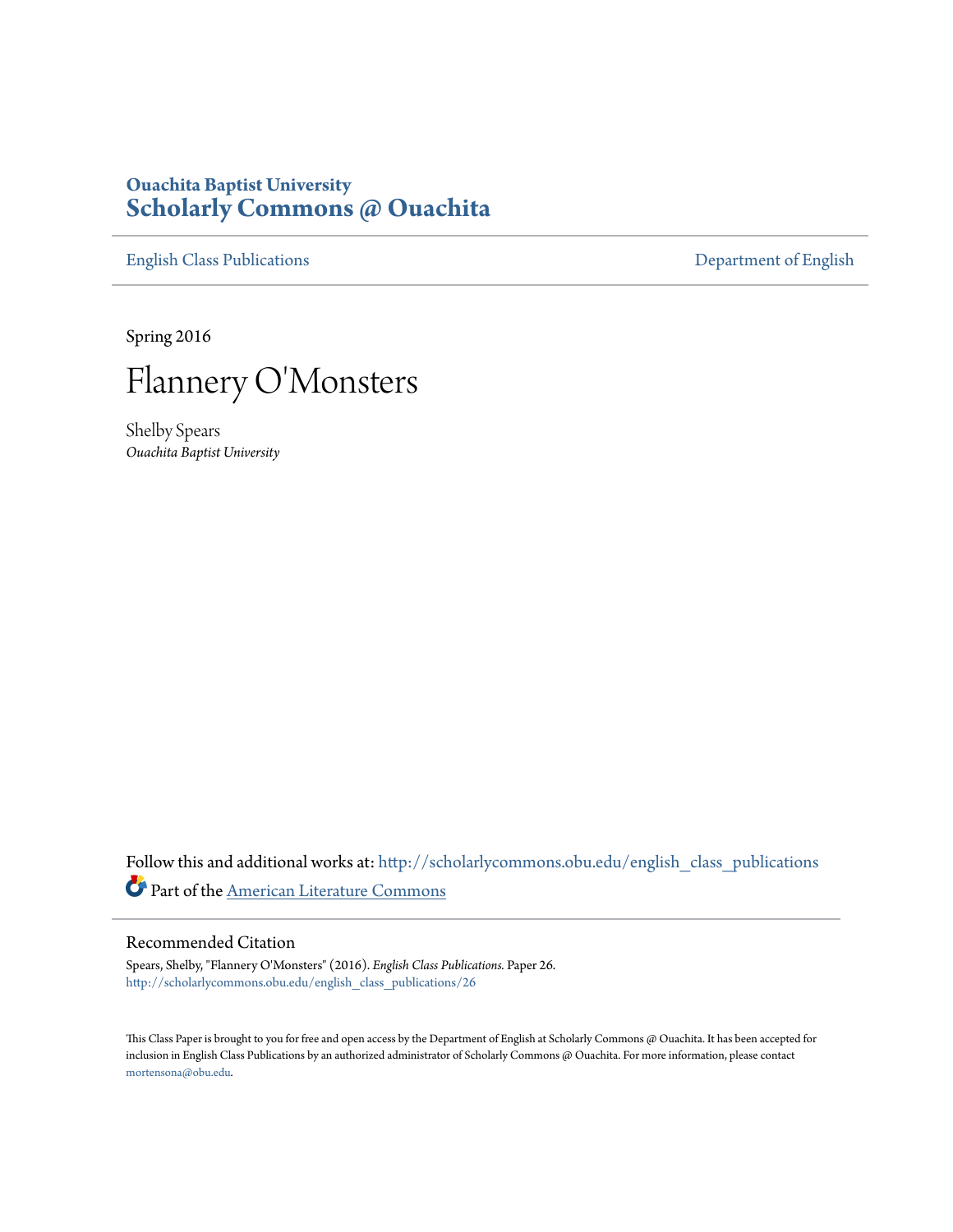Shelby Spears American Lit. II Jennifer Pittman 18 April 2016

## Flannery O'Monsters

*And if you gaze long enough into an abyss, the abyss will gaze back into you.* 

—Friedrich Nietzsche (Westfall 241)

The most startling definition of *monster* I have encountered belongs to Mandy-Suzanne Wong: "It's what people say when they can't think of any way to describe [something] that stands a chance of being accurate" (6). Yet there are many other qualities of monsters, such as duality—a monster is never whole, but discrete pieces that have been lurched together haphazardly; the most iconic example of this is Frankenstein's monster, assembled out of bits of corpses and animated with a sacrosanct, unmentionable power. No less worthy as examples, however, are the strange characters of Flannery O'Connor's short stories—contradictory beasts whose struggles seem both to pull them towards and away from O'Connor's central Grace. Robert Y. Drake Jr. puts into words why her monsters are so powerful: "Her distortions are always functional, serving to embody outwardly the inner horror of sin which is her principal concern" (qtd. in Snow 287). When O'Connor juxtaposes characters' separate dimensions in the same way that horror writers juxtapose those same dimensions of characters like Dracula or Frankenstein, she reveals a deeper truth about them. Three of these characters stand out as particularly worth of analysis: Hulga Freeman and Manley Pointer of "Good Country People," and O.E. Parker of "Parker's Back." These characters all have in common the lies they do not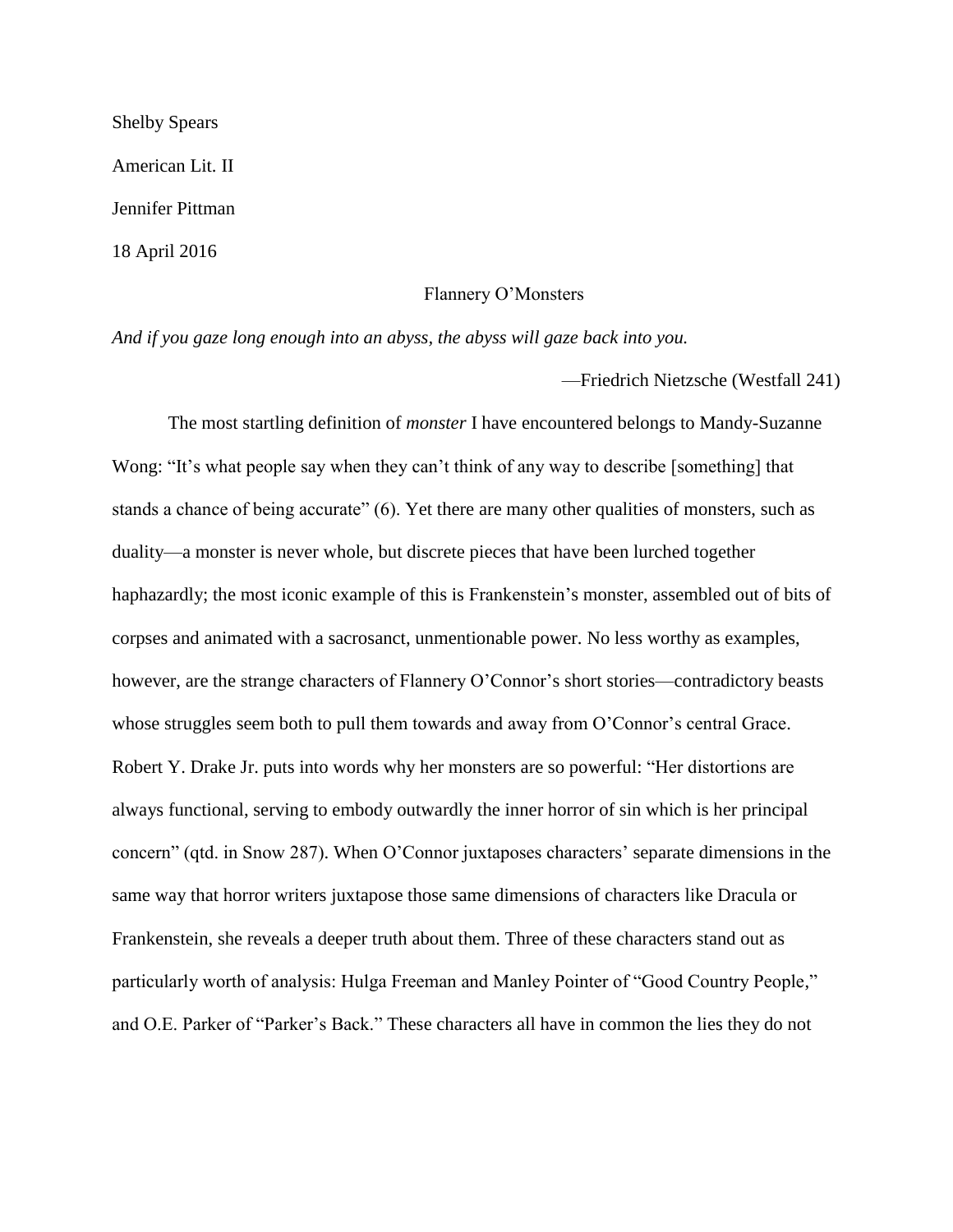recognize about themselves, the internal tensions that are pulling them apart, tensions which O'Connor uses to reflect humanity's inner turmoil.

Before we begin, we should first take a moment to define *monster.* Dr. Wong's quote in the above paragraph is from a recent anthology on Hannibal Lecter, one of the most iconic monsters of our era, from whom we can presumably learn a lot about the nature of monsters in general. In another essay in this collection, "Hello, Dr. Lecter," Joseph Westfall talks about the archetypal Devil figure in literature, which may be pertinent to our discussion of monsters in O'Connor's works. Westfall argues that the Devil is "the mirror in which we see our darkest desires reflected, the tincture of evil (and sometimes more than a tincture) in every soul" (xix). The Devil uses this intimate knowledge of our hidden desires to manipulate us into doing evil "not by corrupting us exactly, but by something far more destructive: by pointing us out to ourselves" (xix). That O'Connor herself seems interested in the sway of evil is the first reason for including this analysis. The second, more nebulous reason, is that this whole issue of monsterdom in a way revolves around the evil inside us fighting against the good, the grotesque against the beautiful.

A *monster*, then, is a sort of paradoxical walking mirror. There's more nuance than that, I admit, but it's the easiest way to sum it up. Perhaps the concept will become clearer if we look at another example, one closer to the analysis at hand. For this, we turn Ollye Tine Snow's essay on the function of the grotesque in O'Connor's works. Framing her argument in terms of genrefication and Gothic fiction, Snow uses the word *grotesque* similarly to how I use *monster*, to refer to those who, because of their abnormalities, repulse and fascinate us:

> As supposedly dedicated servants of a Supreme Authority, these characters turn into grotesques because their values are the reverse of what is expected of them.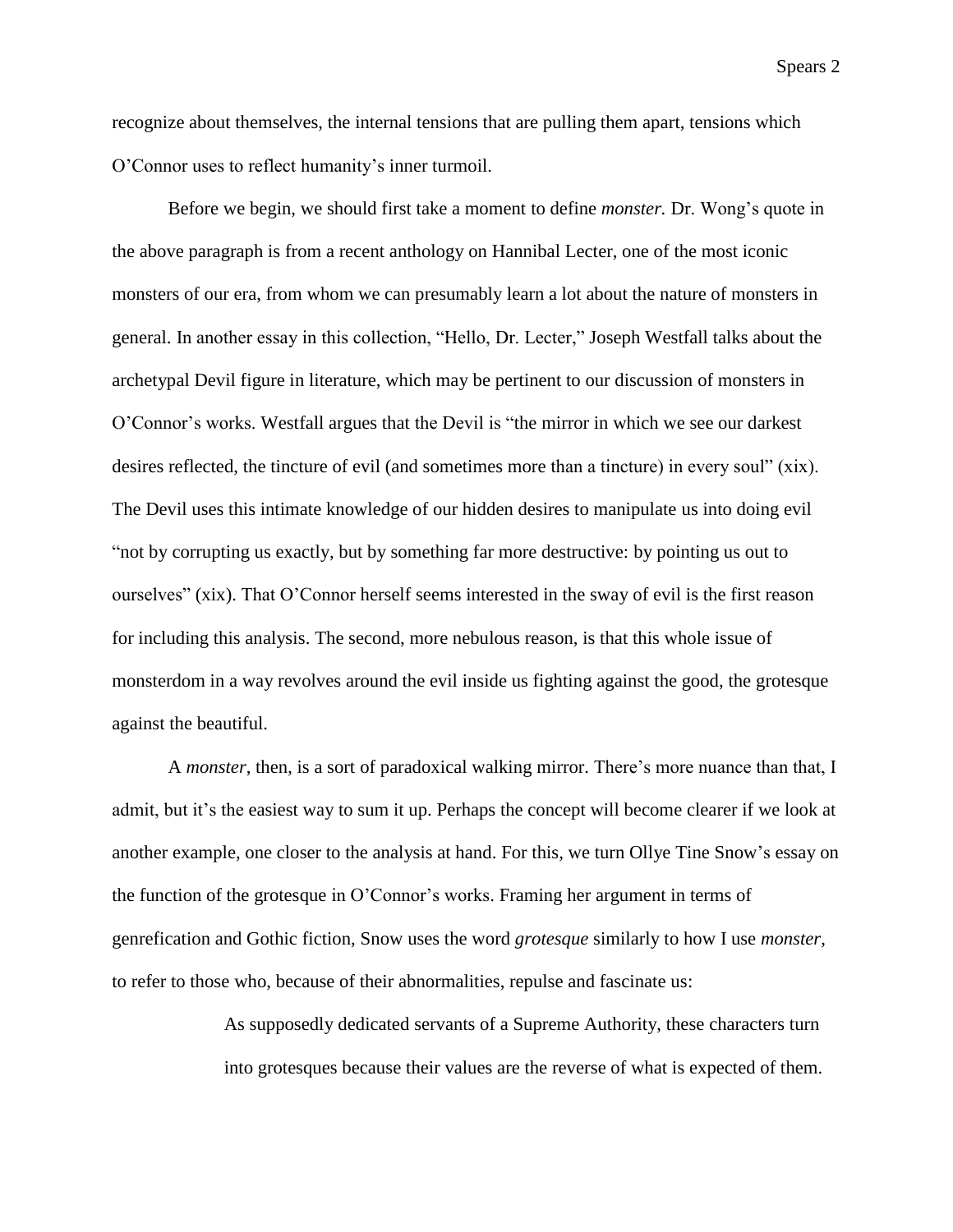Their deeds are evil, their thoughts are selfish, and their advice is usually guided by some ulterior motive. They preach self-abnegation; yet their own creed defies any authority except self. As protagonists of evil, these figures bring destruction, which is the main representation of evil in Miss O'Connor's scheme of values. But the destructive evil seems to come through them from another force - perhaps fate, certainly a great Unknown, of which all Gothic writers seem to be aware.

(291)

The parallels between the terms are clear—internal tensions and the struggle of good and evil are the linking factors. Snow takes her argument a step further, however, in talking of "a great Unknown," which is implicit in my own argument, though I would perhaps frame it as Satanic in origin (at least when discussing O'Connor's works, but not Gothic literature as a whole). I use this passage to reconcile my terminology with the terminology others have used before me and also to bring to our attention the fact that monsterdom is not a snipe hunt, but central to our understanding of O'Connor's texts.

Taking "Parker's Back" as our first example, we can see exactly how this monsterdom plays into O'Connor's literary world. This tale overtly brings up questions of the grotesque and the beautiful and, as André Bleikasten points out, "belongs with O'Connor's most explicitly religious stories" (9). Because "Parker's Back" is among O'Connor's "most explicitly religious stories," we can assume that it will deal most explicitly with issues of morality and therefore be firm ground to start on.

Another reason for beginning with "Parker's Back" is that the image of tattoos blending together reifies our theme—Parker has covered himself, head to toe, in tattoos, tattoos that are *supposed* to jive together to create "one intricate arabesque of colors," but instead end up looking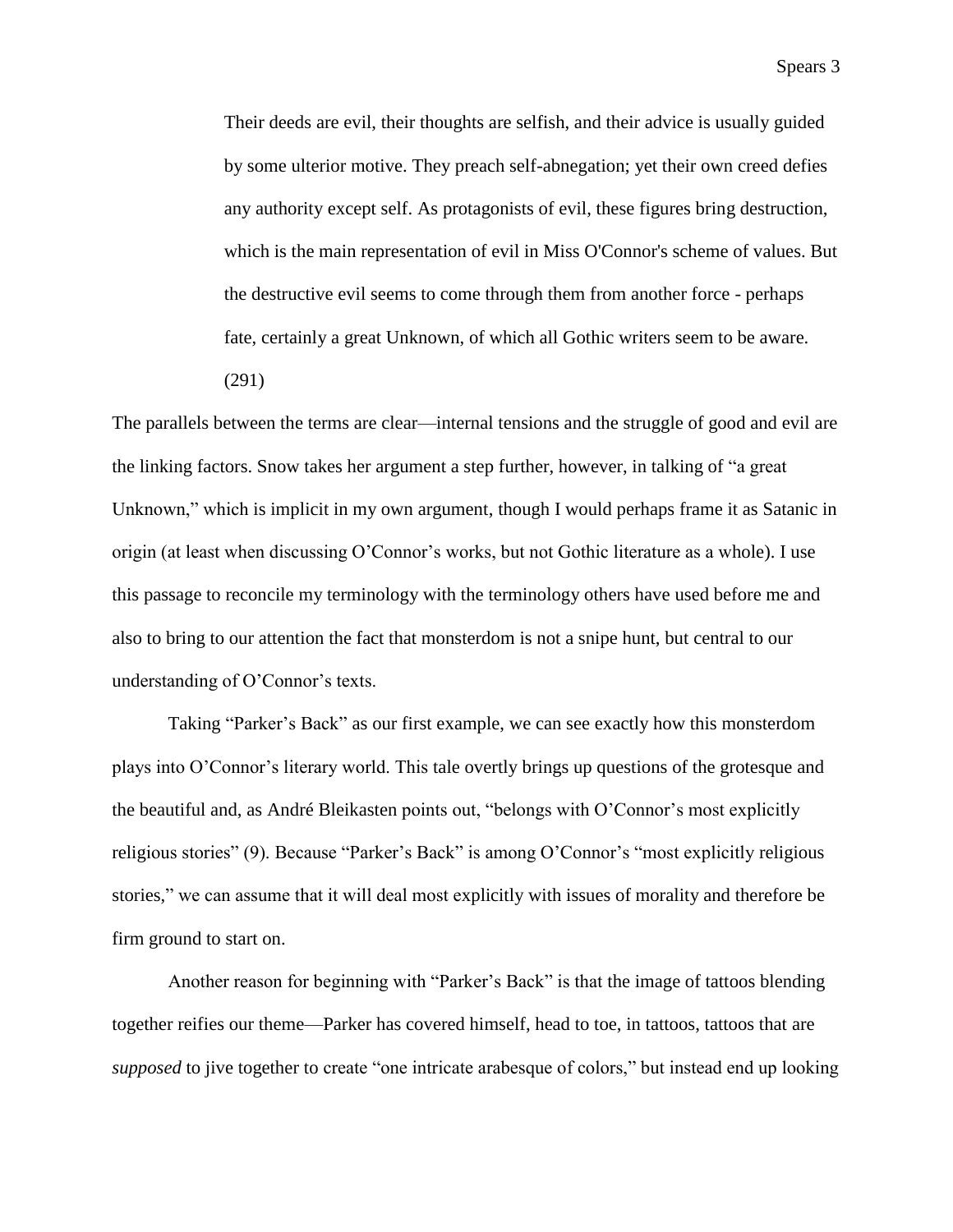like "something haphazard and botched" (514). Parker's skin is cacophonous, made up of both serpents and eagles (513, 514), which Mircea Eliade in *The Sacred and the Profane* categorizes, respectively, as symbols of "chaos, the formless, the unmanifested," (55) and, due to their association with the sky, the "high, eternal, powerful"  $(119)$ .<sup>1</sup> The contrast between the eagle and the serpent represents the conflict within Parker himself: "It was as if…the serpents…and the eagles…had penetrated his skin and lived inside him in a raging warfare" (514). What makes Parker's internal tensions even more tragic is the fact "the only reason he worked at all was to pay for more tattoos" (513); in other words, Parker dedicates his whole working existence to accumulating tattoos. That which gives his life purpose simultaneously destroys it.

We might conceive that he does this because he thinks them beautiful: "Parker had never felt...the least motion of wonder in himself" before he discovers the mystery of tattoos (513). Yet on his own skin, these wondrous things appear withered, ugly; but are the tattoos truly ugly, or can Parker just not enjoy them because of some mental block? Given O'Connor's penchant for writing about characters in need of Grace, the mental-block interpretation makes more sense. Moreover, getting new tattoos tends to make him forget his dissatisfaction, at least for a little bit (514). While Sarah Ruth does object to his tattoos, the narrator makes snide comments that undermine her reliability— "If she had had better sense, [she] could have enjoyed a tattoo on his back" (518). Though this may just be a case of free-indirect speech, it seems realistic to say that Parker's tattoos are, on some level, aesthetically pleasing.

The battle between the grotesque and the beautiful is apparent, but just as we think we've figured out O'Connor's equation, she throws a spanner in the works: the Christ tattoo. David R. Mayer notes that "the imagery of putting on Christ is not exactly new" (125), originating in the

 $\overline{a}$ 

<sup>1</sup> Eliade further writes in *Shamanism*, matter-of-fact, "Birds are psychopomps" (98), the vehicles on which souls ascend to Heaven. Birds (and bird tattoos) do not just provide a symbolic link with the Divine, then, but also a metaphysical passage to Heaven.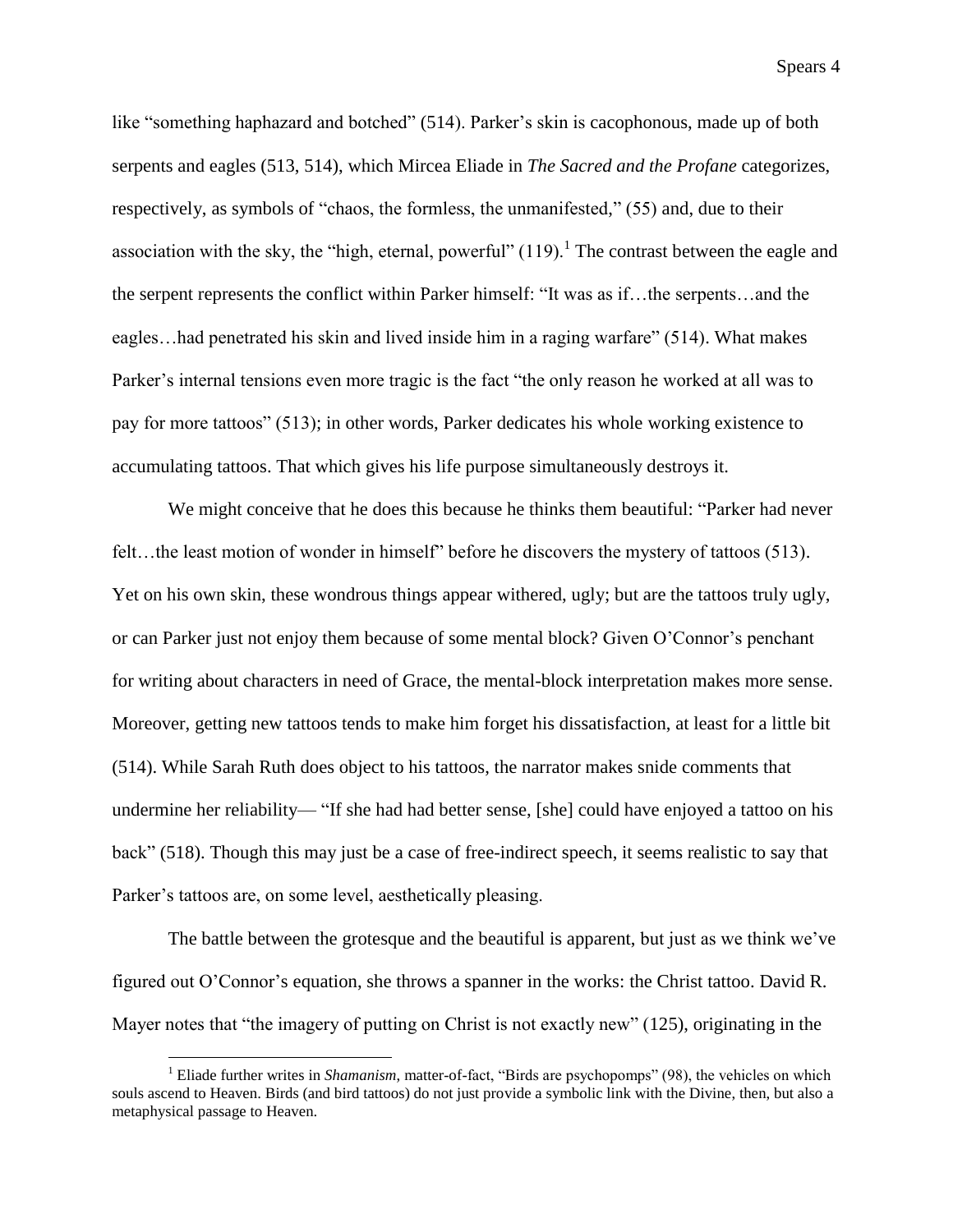Pauline epistles and explicitly paralleling with Baptism, the metaphorical "putting on" of Christ. Parker gets the Christ tattoo immediately after the mandatory (for O'Connor) violent incident of the tractor exploding, leading us to believe that this is the work of Grace—yet if it is, if Parker so readily accepts Grace, then why does the story end as it does, with Parker "leaning against the tree, crying like a baby" (530)? The answer lies in the fact that Parker does not recognize the nature of the Grace he's presented with: when one of his barfly buddies accuses him of converting, asking, "What'd you do it for?" (527), Parker guardedly responds, "For laughs" (527). The tragedy of "Parker's Back" is that Grace, rather than uniting Parker's gestalt body, merely becomes another part of the tapestry—we can alternatively parse the title as, "Parker's [come] back," that is, to his heathen ways. Even though he recognizes the power of the tattoo, he refuses to accept it other than as a transaction—a (misaimed) gesture of goodwill towards Sarah Ruth. We can imagine, after the story ends, that Parker and Sarah Ruth continue living as they have been, albeit with a more strained relationship; or, perhaps, Parker simply runs off again, ignoring the power of the Christ-eyes (527).

In "Good Country People," O'Connor approaches the monstrous differently from in "Parker's Back." Rather than having the concept contained within one character, she gives us the mirroring figures of Manley Pointer and Hulga/Joy Freeman: Manley acts like "good country people," selling Bibles door-to-door, though underneath he is a godless scoundrel; Hulga is a professed atheist, refusing to let her mother even keep a Bible in the living room (278), yet she is profoundly attracted to Manley's apparent innocence, supposedly to corrupt him, though we wonder if there's more to it than that.

The fact that Hulga is both Hulga and Joy speaks mountains about her duality— O'Connor even combines the names at one point, "Hulga-Joy" (275)—she has distanced herself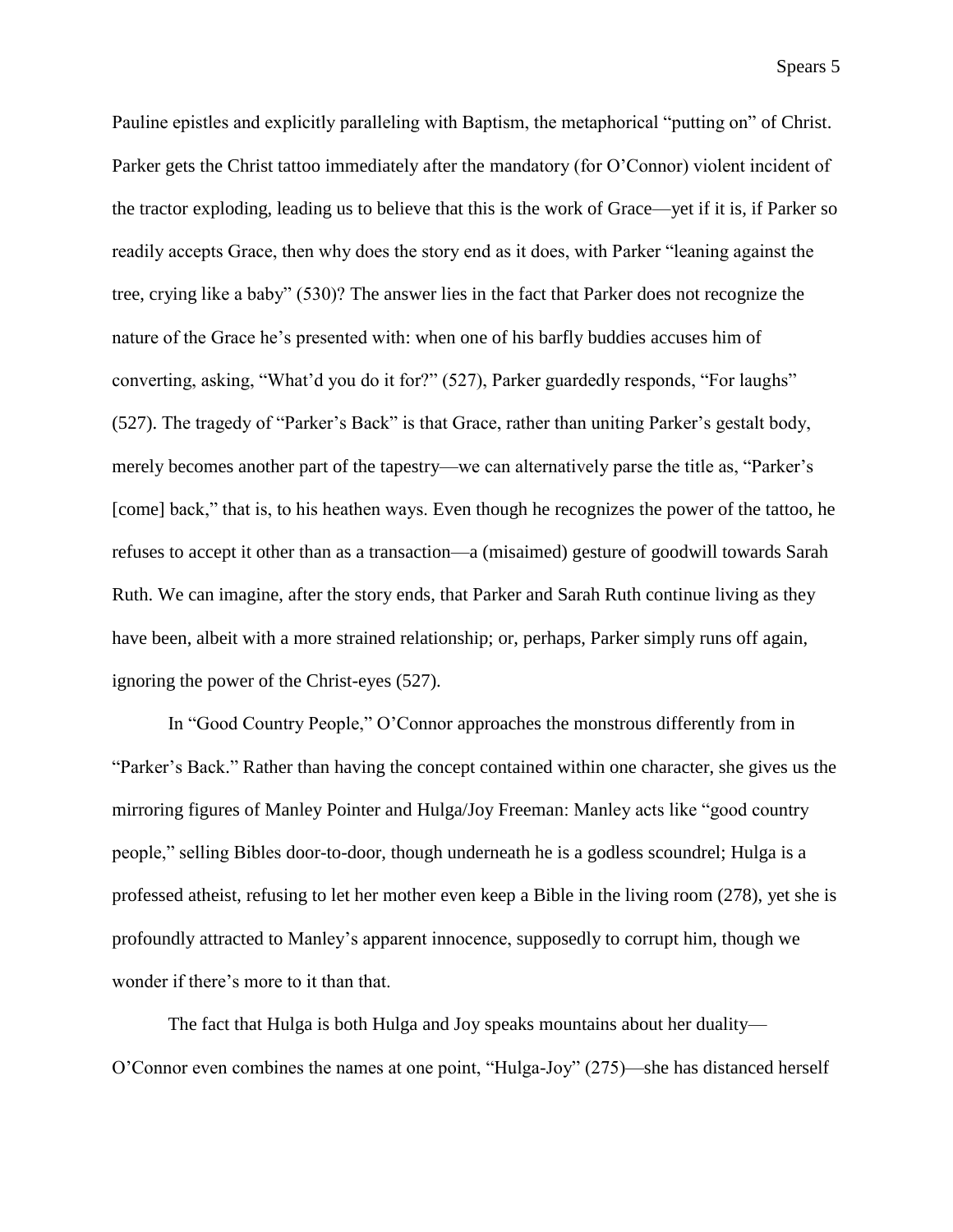from her Christian name and taken on a second identity. Notice that I say *distanced*, not *rejected*—Hulga is truly only Hulga to herself, Joy to everyone else; and the fact that she still lives with her mother (if only for health reasons) lets us know that she hasn't shunned her former identity entirely. Furthermore, she has not changed her surname, Hopewell; or if she has, O'Connor doesn't think to tell us. (Significantly, Hope is one of the Seven Virtues within Catholicism; we would think that the highly educated Hulga would distance herself from this part of her name too.)

Hulga chooses her new name solely to react against her given name: "She had arrived at it first purely on the basis of its ugly sound and then the full genius of its fitness struck her…. One of her major triumphs was that her mother had not been able to turn her dust into Joy, but the greater one was that she had been able to turn it herself into Hulga" (275). Hulga, rather than being grotesque or monstrous by nature, squeezes herself into the role, stereotypes herself, as if her physical disability and intellectual rejection of Christian means she has certain shoes to fill. In fact, she *acts* like a monster more than she is one—she "stump[s] into the kitchen in the morning," making an ugly sound, not because she can't help it, but because she enjoys getting a rise out of her mother (275).

And get a rise out of her mother Hulga does, but with an unforeseen consequence: as mentioned earlier, Mrs. Freeman latches onto Hulga's name and onto her artificial leg, though not because she cares for Hulga:

> Mrs. Freeman had a special fondness for the details of secret infections, hidden deformities…. Of diseases, she preferred the lingering or incurable. Hulga had heard Mrs. Hopewell give her the details of the hunting accident, how the leg had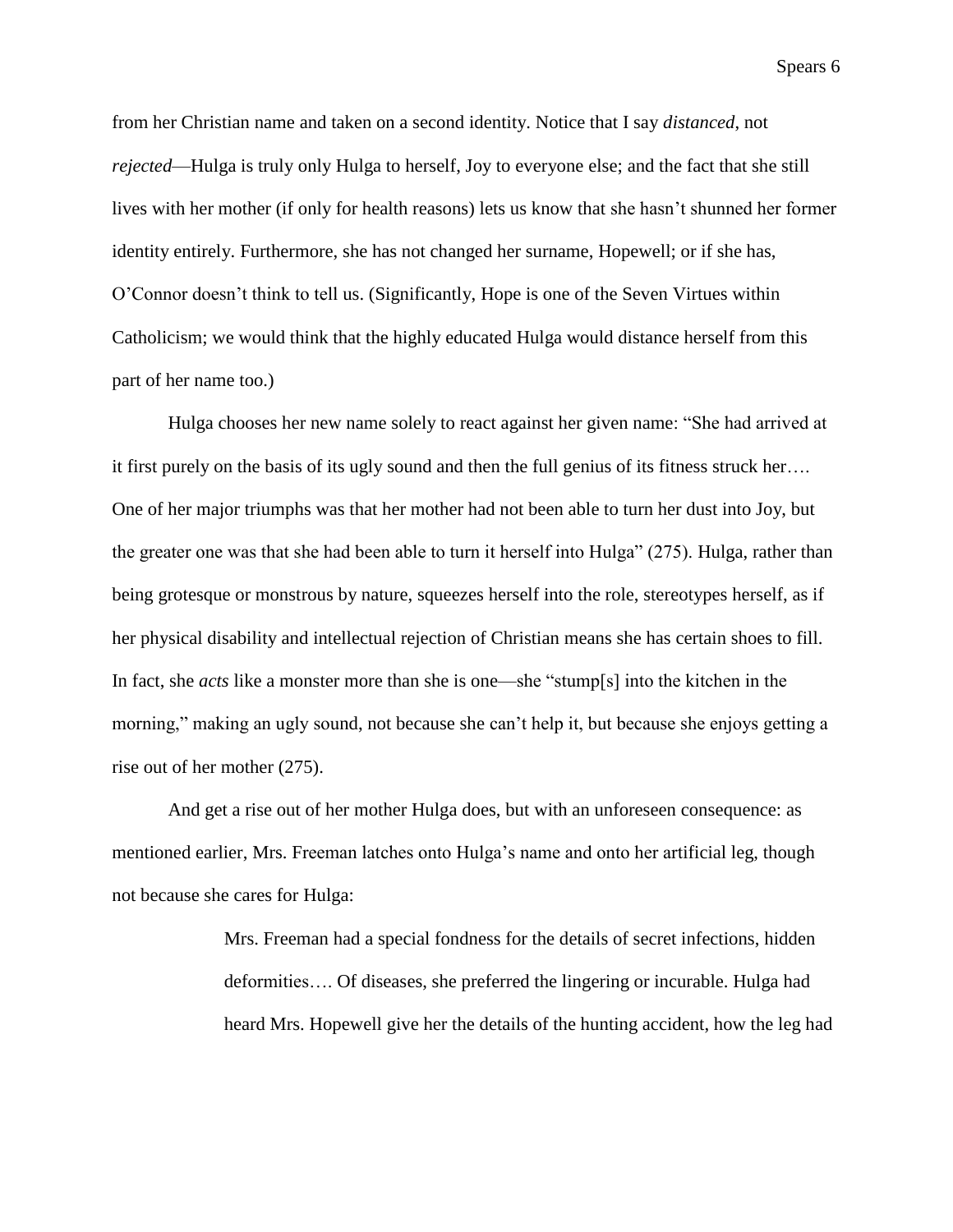been literally blasted off, how she had never lost consciousness. Mrs. Freeman could listen to it any time as if it had happened an hour ago. (275)

Mrs. Freeman fetishizes Hulga, unnerving her, but, in reality, is what she does much different from what Hulga does herself? Mrs. Freeman relishes using Hulga's name—but so does Hulga herself, "see [ing] it as the highest creative act" (275). While "Mrs. Freeman could never be brought to admit herself wrong on any point" (271), Hulga stubbornly denies the vestiges of her life as Joy as well as denies Manley's true nature until it's too late— "Aren't you…aren't you just good country people?" (290). Hulga, too, refers to people with unwanted names, calling Mrs. Freeman's children "Glycerin and Caramel" (272). These habits further reveal the tensions within Hulga—rather than protesting herself, she protests those elements of herself that she sees in others. Perhaps this self-hatred explains why she fixates on Manley Pointer, her alleged mirror; he is the seeming innocence of her lost youth.

O'Connor incarnates Manley's entire character in a single image, the two Bibles in the suitcase at the end of the story, one the unaltered Word, the other hollowed out to carry a flask and a stack of playing cards with risqué photos on the back of them (287, 290). The way O'Connor reveals this to us, and Hulga, matters greatly: early on in the story, she tells us only of the true Bible, specifically with the line, "It was rather as if the suitcase had moved first, jerking [Manley] after it" (277); O'Connor overtly symbolizes (so we think) that the Word leads Manley. Then, like a sucker punch, she follows up when we least expect with the hollow Bible, and we see the fullness of Manley's image—he *seems* like he lives by the Gospel, but in reality he lives by his own base pleasures.

Yet we would do well to entertain still the idea that Manley, in a roundabout way, *is* somehow living by the Gospel, or at least by some heavenly impulse. Not only have we already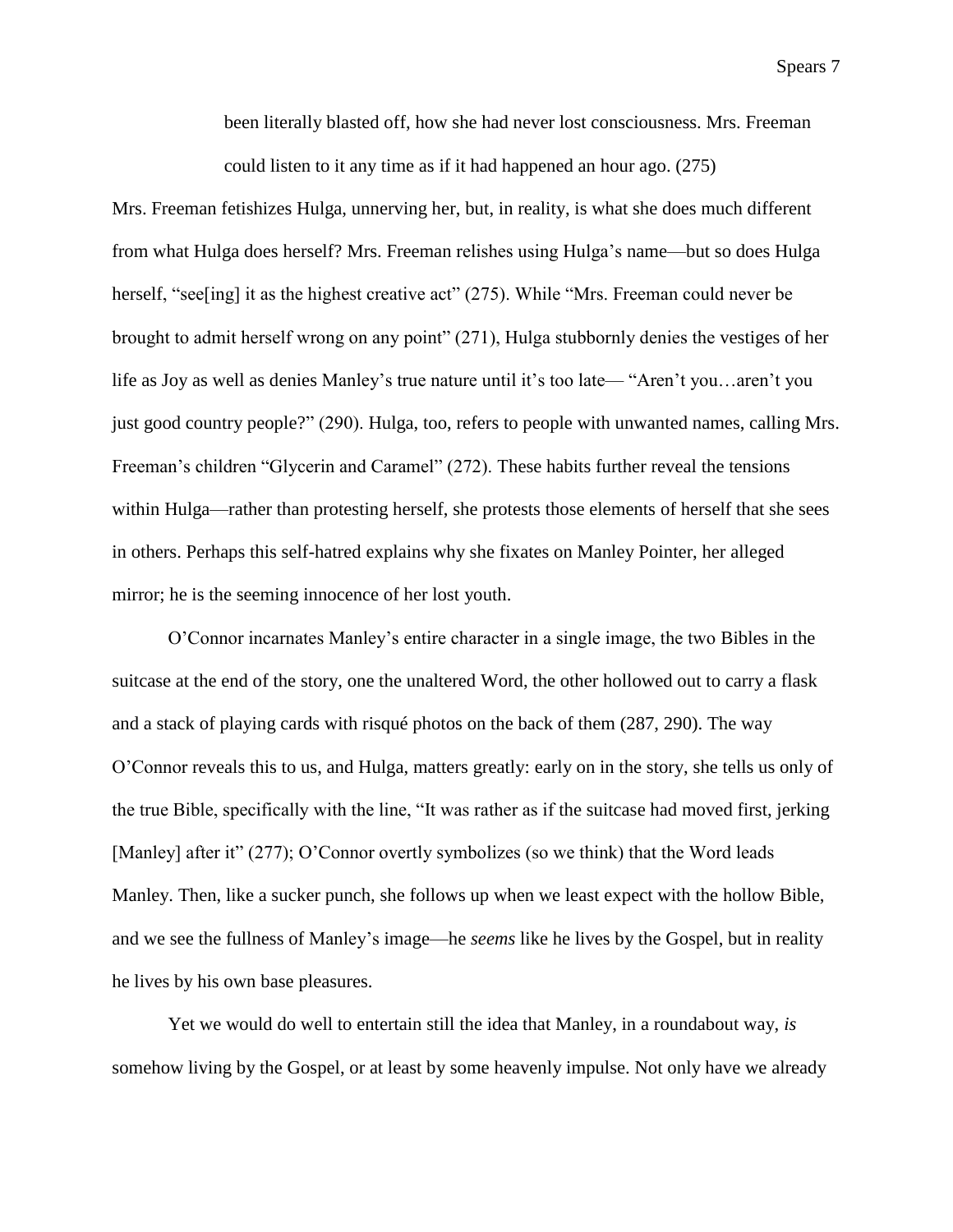seen O.E. Parker inadvertently fall into faith (at least for a while)— "The eyes that were now forever on his back were eyes to be obeyed" (O'Connor, "Parker's Back," 527)—but the list of examples of pagans doing the will of God is long indeed: were not the Pharisees fulfilling God's will when they condemned Christ to death?

We also have to wonder about the timing of what I have referred to as O'Connor's sucker punch—O'Connor is a master of comedic timing, yet there is an awful long time for the punchline in this, undermining its success and, perhaps, its legitimacy. After Hulga calls out Manley's hypocrisy, saying, "You're a perfect Christian!" (290), he reacts with *anger*, speaking "in a lofty indignant tone" (290). Why does Manley react angrily to this? We might imagine derision from Manley, though perhaps O'Connor means this with *lofty*, but anger, especially the indignant kind—*indignant* carrying the connotation that injustice has been committed—seems out-of-place. As does his inability to let it go: he goes on about his nihilism for a solid paragraph; then, right before he leaves, announces, "I been believing in nothing ever since I was born!" (291). We can explain how he reacts in two ways. First, maybe he still has some lingering allegiance to whatever creed his family follows. Second, and more likely, maybe he is in denial.

The greatest evidence for the denial hypothesis is what Manley says in the aforementioned paragraph about his nihilism, "I know where I'm going!" (290). But does he? Remember that O'Connor tells us earlier, "It was rather as if the suitcase had moved first, jerking [Manley] after it" (277), calling into question how much of his path he walks by his own volition. Which is it, *does* he know where's going, or is he just being pulled along for the ride? In a contest between words and deeds, we would invariably pick deeds—and what Manley says doesn't line up with what he actually does, consciously or unconsciously.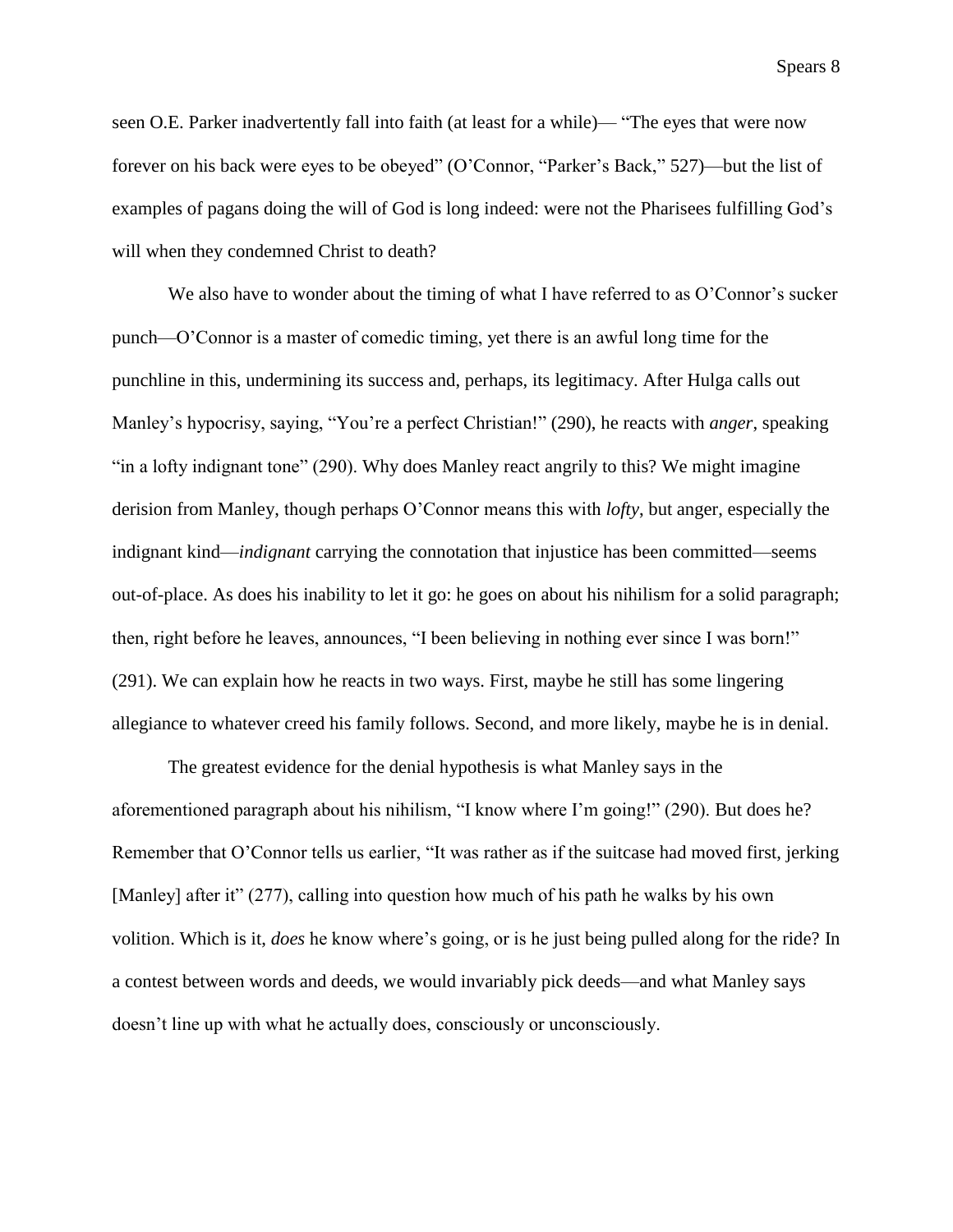Still, his situation, as well as Hulga's, doesn't quite line up with Parker's; where Parker seems at least on some level conscious of conversion, revealed in his observation that Christ's eyes are "to be obeyed" (O'Connor, "Parker's Back," 527), Manley and Hulga never have this moment of clarity. Hulga in particular is oblivious: were she aware of the implications of what she says at the end, she would not say it. Manley is a little tougher to pigeonhole, but O'Connor never explicitly states that he's in tune with his spirituality; in fact, Manley's statement, "I been believing in nothing ever since I was born," sounds as if Manley is admitting that he's numb to his spiritual self, wouldn't be aware of it regardless of where he's at. Selling Bibles and stealing limbs isn't the most Christ-like behavior, we can all agree on that, but there's a chewy caramel (and glycerin) center of faith somewhere deep inside Manley.

Thus far, we have seen how the tensions within these characters pull them in contradictory directions. But what does this *mean* for how we read O'Connor? Jill P. Baumgaertner observes that "sight and insight are intimately connected metaphors in O'Connor's stories…. At key moments…O'Connor clicks the camera and catches a strange picture…. pictorial representations of scriptural truth" (20). Monsters in of themselves are sights; according to the *OED*, the word ultimately derives from Latin *monere*, "I warn," cognate with our verb *monitor*: we monitor that which warrants watch. Baumgaertner acknowledges that O'Connor paints landscapes of scriptural truths, but she doesn't tune in to O'Connor's marvelous portraits—or perhaps still-lifes?—that show the struggle inside all of us. In my epitaph, Nietzsche says, "And if you gaze long enough into an abyss, the abyss will gaze back into you." (Westfall 241). While O'Connor would probably hate the parallel, there does seem to be one between her words and Nietzsche's: by showing us these complex, piecemeal characters, by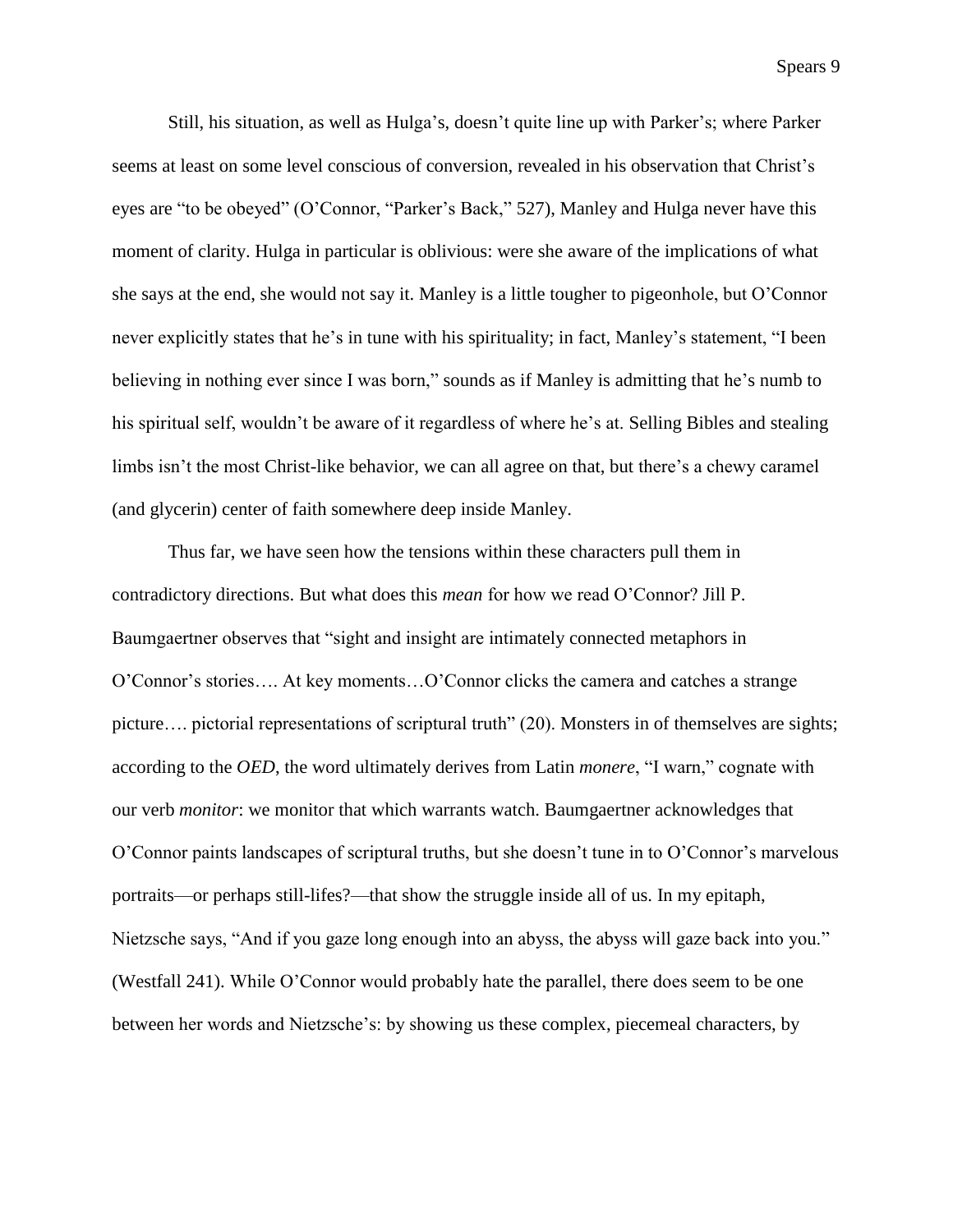making us contemplate their conflicting motivations, O'Connor is showing the internal contradictions within us ourselves.